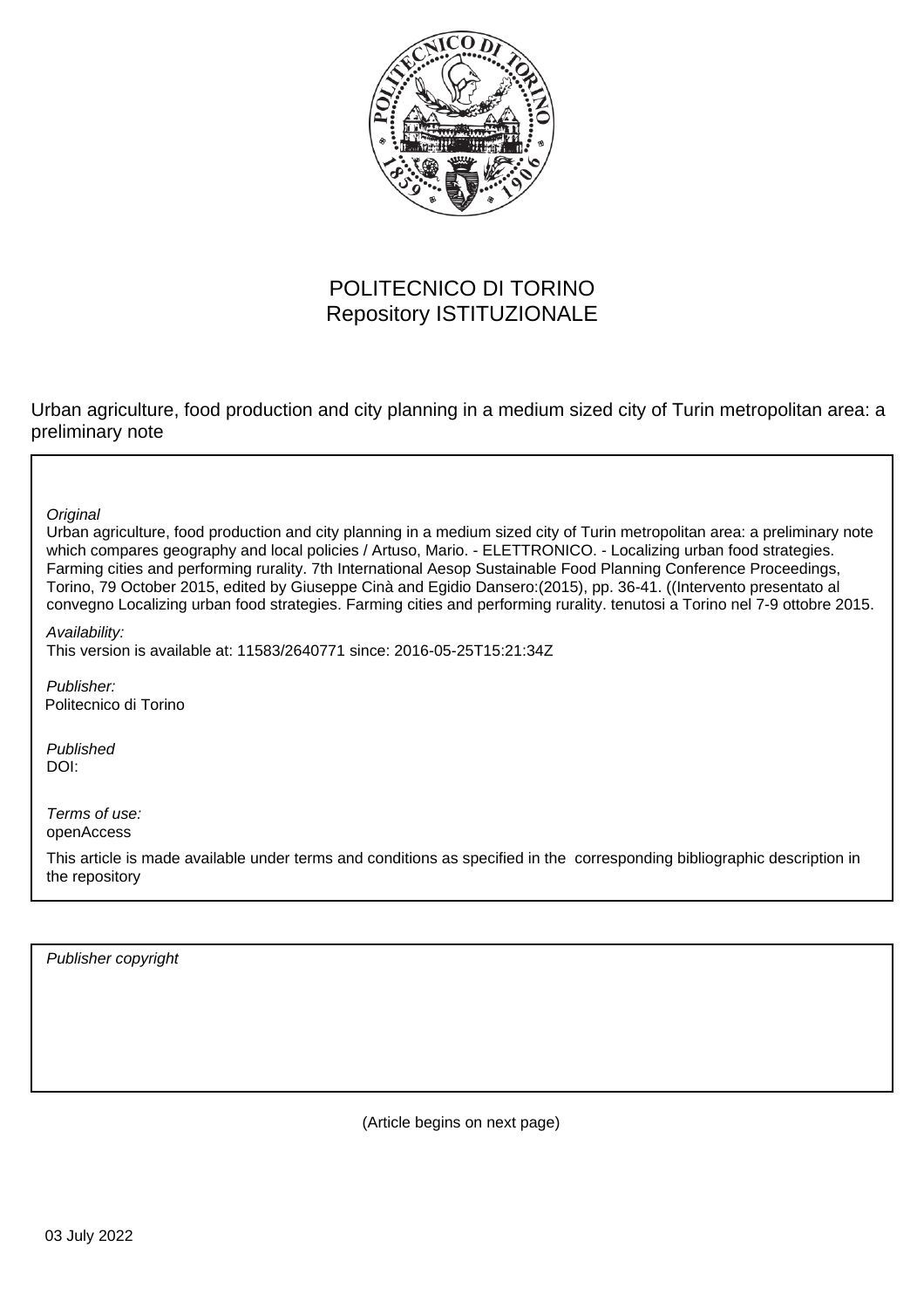Mario Artuso, "Urban agriculture, food production and city planning in a medium sized city of Turin metropolitan area: a preliminary note which compares geography and local policies", In: *Localizing urban food strategies. Farming cities and performing rurality.* 7 th International Aesop Sustainable Food Planning Conference Proceedings, Torino, 7‐9 October 2015, edited by Giuseppe Cinà and Egidio Dansero, Torino, Politecnico di Torino, 2015, pp 36‐41. ISBN 978‐88‐8202‐060‐6

# **URBAN AGRICULTURE, FOOD PRODUCTION AND CITY PLANNING IN A MEDIUM SIZED CITY OF TURIN METROPOLITAN AREA: A PRELIMINARY NOTE WHICH COMPARES GEOGRAPHY AND LOCAL POLICIES**

Mario Artuso<sup>1</sup>

#### *Keyword: urban agriculture, food supply, local development, planning, institutions*

*Abstract: This research is stated on a main question: do urban and periurban agriculture be considered a valuable source for food supply, environmental, economic and social development in a medium sized city? This question has been addressed considering urban agriculture management in the planning policies of Nichelino, a 48.000 inhabitants city in the Turin Metropolitan area.* 

*The results addressed the issue of urban and periurban agriculture considering their spatial distribution and relationships with citizens and users in their environmental, economic and social implications.* 

#### **1. Nichelino urban area, framework overview.**

Nichelino is a 48,000 inhabitants city (2011 census) spread over an area of 20.6 square kilometers south of the Turin metropolitan area.



**Figure 1. Torino and his metropolitan area . Source : web torinostrategica http://www.torinostrategica.it/territori/**

The proximity to the factory called "Mirafiori" one of the main industrial areas of production of FIAT, is one of the reasons why the city has undergone a rapid process of urbanization between 1961 (population 10,000 inhabitants) and 1971 (40,000) up to the 48.000 inhabitants today.

<u> 1989 - Johann Stein, mars an de Brasilian (b. 1989)</u>

<sup>&</sup>lt;sup>1</sup> Mario Artuso, Politecnico di Torino, mario.artuso@polito.it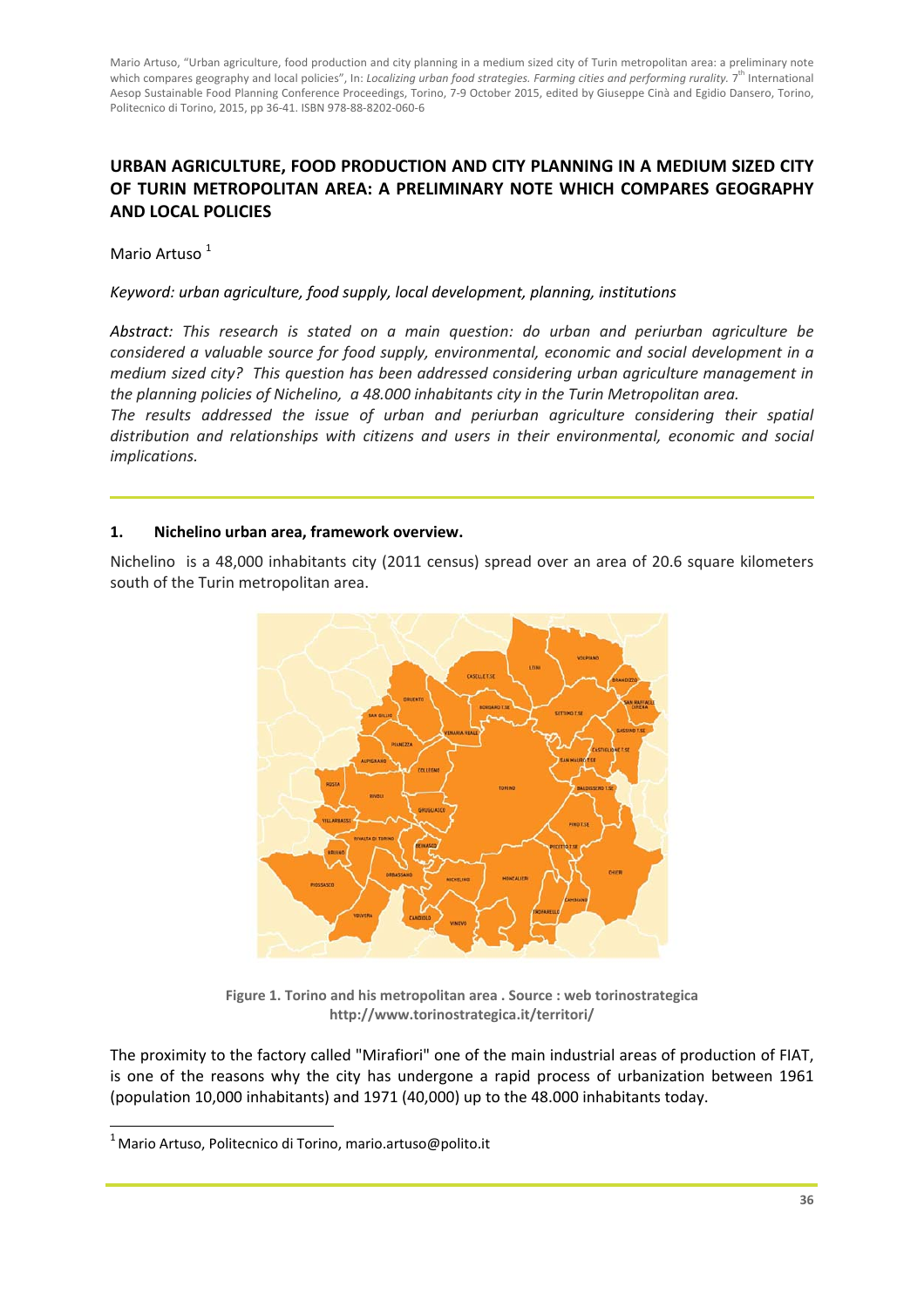The city has a high density residential housing area, a more spread rural area and a large park around one of the main Savoy residences: the *Castello di Stupinigi* that is a national historical heritage and a local landscape landmark.

The urban area, for mostly flat, is crossed in the north by the river Sangone and, inside its borders, by the railroad network and the Turin highway ring road. The city has experienced over the past ten years the economic crisis due to the industry lack of production and job, as evidenced by the data of the population employed in the industrial sector that fall down from 9.207 employees (19% of employed population) in 2001 to 5.950 employees (12 % of employed population) to date. A similar pattern occurs if we consider commercial and service sector employees that fell from 11.131 (2001) to 7.500 to date. If we consider the agricultural sector, however, the pattern remains stable and occupies only 1.3% of the population. This is a low figure when compared with the large extension of agricultural area in total 95.5% of the city surface and fully exploited<sup>2</sup>.

In the following paragraphs we try to understand how it is organized the rural area within the city, its resources and potential of economic, environmental and social opportunities, considering the role of urban and regional planning.

## **2. The** *Green* **city**

<u> 1989 - Johann Barn, mars ann an t-Amhain Aonaichte ann an t-Aonaichte ann an t-Aonaichte ann an t-Aonaichte a</u>

Urban geography consists of a high residential density area that comes close to the river and the regional park. This geographical framework affected local urban policies regarding the *green city*.

Contextually to the Nichelino's case study, *green city* is used here to show urban, peri‐urban agriculture , agriculture inside the park, agriculture outside the urbanized area. It may be helpful to clarify meanings and content of each of these categories. Urban agriculture is here stated as the presence of gardens areas inside the residential urban area. These gardens, located along the river at the north of the city (Area C in Figure 2) are nevertheless an integral part of urban planning being regulated by the appropriate authorizations allowed by the municipality to the citizens users. The peri-urban agriculture, instead, refers to areas in which there are forms of agricultural production spread on more extensive land, whether they are localized within the city or at the edge of it (Area B in Figure 2). These areas can be both private and public property, with a food production large enough to be marketed. Agriculture inside the park, refers to farms located into the park (Area A in Figure 2). Agriculture external to the urbanized area refers to farms in the city administrative boundaries but within the predominantly rural landscape. If we consider the geographical distribution of these three forms of agriculture it comes out a well defined pattern and specific urban policies.

The Urban agriculture consists mainly of urban gardens whose surfaces have been identified in the Urban Plan mainly along the coastal strip of the river Sangone. This choice is based on both the availability of open spaces in this area (which over the years have not been built for geomorphologic reasons), the proximity to the river and the ease of access for users as very close to the urbanized area. These areas have surfaces of an average about 4000 square meters. and granted by the city to individuals with specific public tenders. It is appropriate to point out one of this area particularly important both for its size, with its 30.000 square meters it is much more extensive than average, but also because – as a private property ‐ it markets its products by selling them directly to consumers.

The peri-urban agriculture is instead located in the south eastern end of the city where there are private activities of agricultural production.

 $2$  Data refers to national census of 2001 and 2011 and to the updates of the Italian Institute of Statistics (ISTAT). Source : www.istat.it

<sup>7</sup>th International Aesop Sustainable Food Planning Conference Proceedings, Torino, 7‐9 October 2015 **37**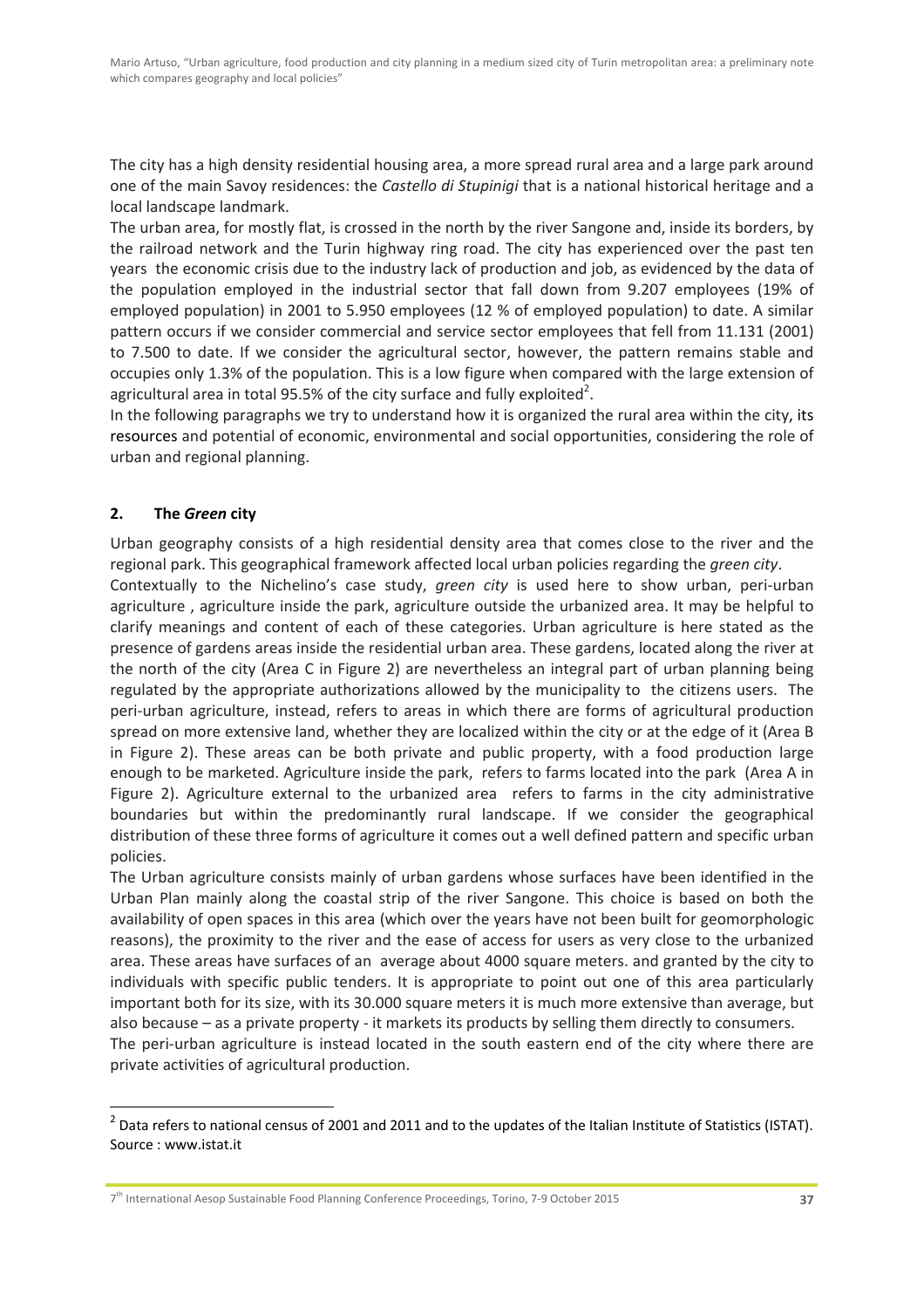Mario Artuso, "Urban agriculture, food production and city planning in a medium sized city of Turin metropolitan area: a preliminary note which compares geography and local policies"



Figure 2. Nichelino urban area and its rural surfaces . Source : City of Nichelino, data processed by the author

The Agriculture inside the Stupinigi Park, refers to historical farms located within the Park of Stupinigi, which are more than 60 distributed among the three cities that are covered by the area of the Park<sup>3</sup>. The city of Nichelino has 10 of these farms which 4 are particularly significant due to their spatial extension, and others are located close to the historical building. We are in the presence of farms with surfaces rather extended from 30 to 160 hectares. The farms in the Park and in the areas closest to the city are largely cereal culture with two exceptions: a livestock enterprise that for several years has initiated direct sales system of the product (and therefore direct link production consumption within ); and a farm that for many years has started commercial and tourist hospitality with differentiated production of honey corn etc.

### **3. Local policies for urban and peri‐urban agriculture**

The local urban policies identify three main topics:

1. Farms and resources of the *Stupinigi* Park.

<u> 1989 - Johann Barn, mars ann an t-Amhain Aonaichte ann an t-Aonaichte ann an t-Aonaichte ann an t-Aonaichte a</u>

- 2. Peri Urban Agriculture. It considers the farms located in south east of the populated area for the production of fruit and vegetable
- 3. Urban agriculture located along the river Sangone.

The complex of *Stupinigi* is considered in relation to its historical, cultural and artistic features. Planning policies promoting accessibility, through the improvement of internal routes to the park, the restoration of trails and bike paths and the support of tourist attractions that can become a potential reference also to enhance existing rural activities.

The weak point of this operation is that *Stupinigi* is out of the main tourist circuits. A policy to address this deficiency considers *Stupinigi* in network with the *Venaria* complex (another important

<sup>3</sup> Besides the city of Nichelino, the *Stupinigi* park extends also over the boundaries of the cities of Orbassano (23.000 inhabitants) and Candiolo (5.600 inhabitants).

<sup>7</sup>th International Aesop Sustainable Food Planning Conference Proceedings, Torino, 7‐9 October 2015 **38**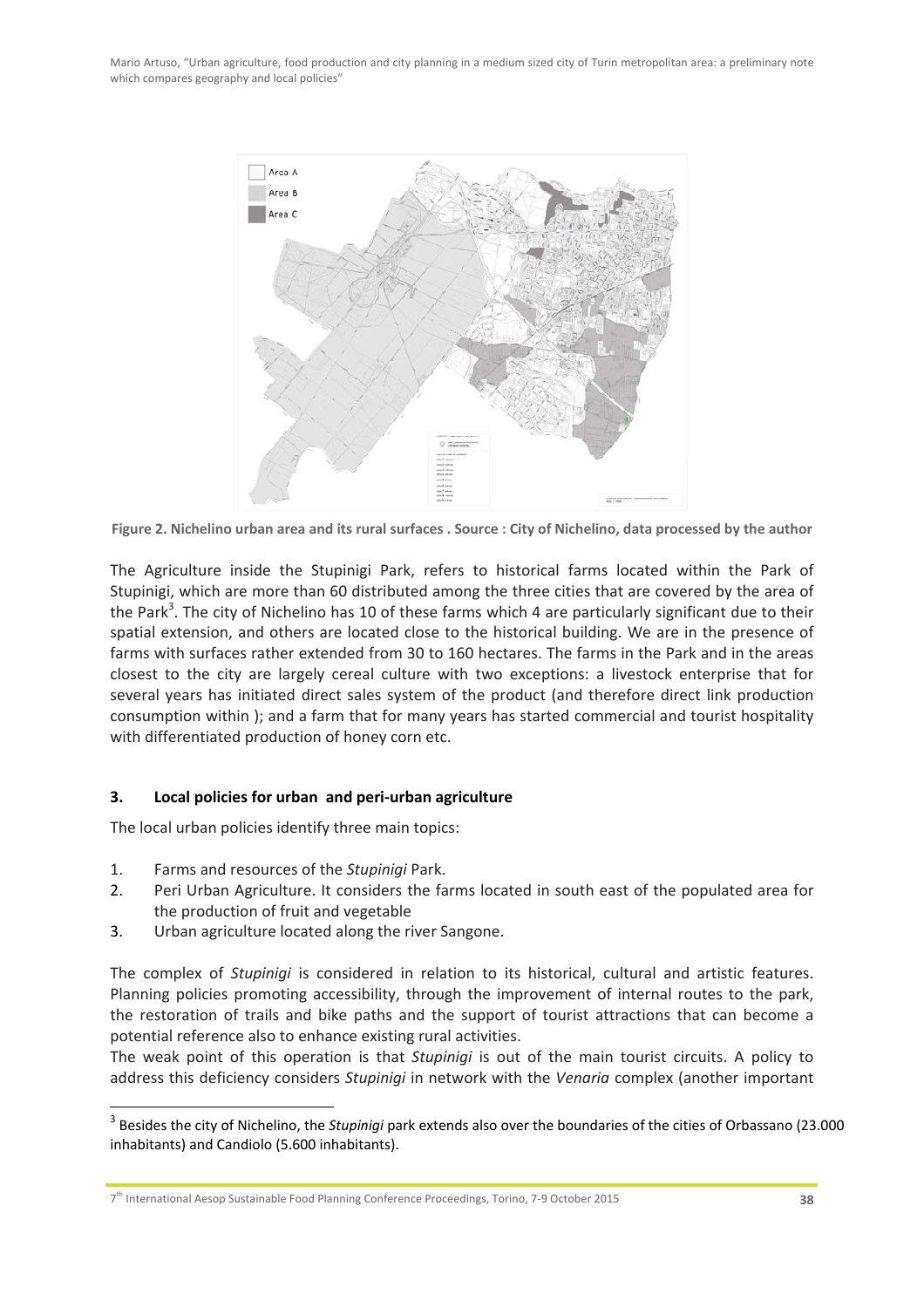former Royal residence and historical heritage in the Torino metropolitan area) that, newly refurbished, has become an important tourist attraction. This policy, however, needs two local planning operations, the support to the system of territorial links (especially transports) between the two tourist centers and the building of an adequate logistics area that has been identified in a former industrial area located at the beginning of the *Stupinigi* park.

The urban policies for the peri-urban agriculture aims to safeguard the production areas and to enhance green areas along the ring road. These policies are in synergy with the Torino metropolitan master plan. Meaningful is the focus on productive areas inside the city where are supported local direct selling activities (in Italy called *Km0*) with a growing focus on biological agriculture

Urban agriculture is supported by allocating to citizens areas including basic services mainly along the axis of the river, having an important social function but especially an economic role for food supply at the household level.

These arguments highlights how urban and periurban agriculture policies promoting environmental, social and, also, economic benefits, as it should be considered not only  $-$  as we stated  $-$  the household benefits of urban gardens, but it should be emphasized as most businesses farms located in the South East produces and sells directly agricultural products with consequents benefits for the local economy .

We have to consider the danger of food contamination due to proximity with urban areas. This is often one of the main opposition to urban agriculture that needs to be properly addressed with appropriate measures of monitoring by the public health authorities.

## **4. Conclusions**

What relationships bind the case of Nichelino with the two initial questions of these notes: how the urban and suburban agriculture can be considered a source of agricultural supply for the city and how do they influences the local economy.

Results show that the preservation of these soils used for rural activities it is important not only for environmental reasons ‐ as appropriately underlined by the provincial and regional plans (and also in the Italian scientifically debate about urban agriculture) ‐ but as they encourage significant business operations in terms of agricultural production, socio‐environmental items and local economy.

What the urban master plan (in Italian *Piano regolatore generale comunale*) can do to enhance these resources?

At present the master plan, as well as conceived today and reported only to the city boundaries, does not seem to have great leeway. It would be rather useful to consider the issue of rural development as a structural element of the area in order to enhance the economic potential with an intermunicipal structural planning. For example a plan that includes more cities in a single structural plan for large areas might be the tool to enhance the urban transport systems and the regional connections in order to network among themselves the various Savoy residences and harness their potential, as for instance, the potential due to the rural farms inside the parks.

In the case of touristic and cultural issues as said would be interesting to strengthen the network and related services between tourist areas and, therefore, promoting the attractiveness of rural potential through cultural rather than market‐oriented policies with the so‐called *Slow Food* network that for a few years has been getting good results as a tourist attraction.

This topic can be traced back to the recent reform of urban and regional planning, considering the inclusion of the agricultural issue between the structural parameters of a possible structural plan of the metropolitan area. The problem is therefore more topical than ever and can not be managed only in terms of protecting the rural landscape, but also, and perhaps above all, to improve the rural

7th International Aesop Sustainable Food Planning Conference Proceedings, Torino, 7‐9 October 2015 **39**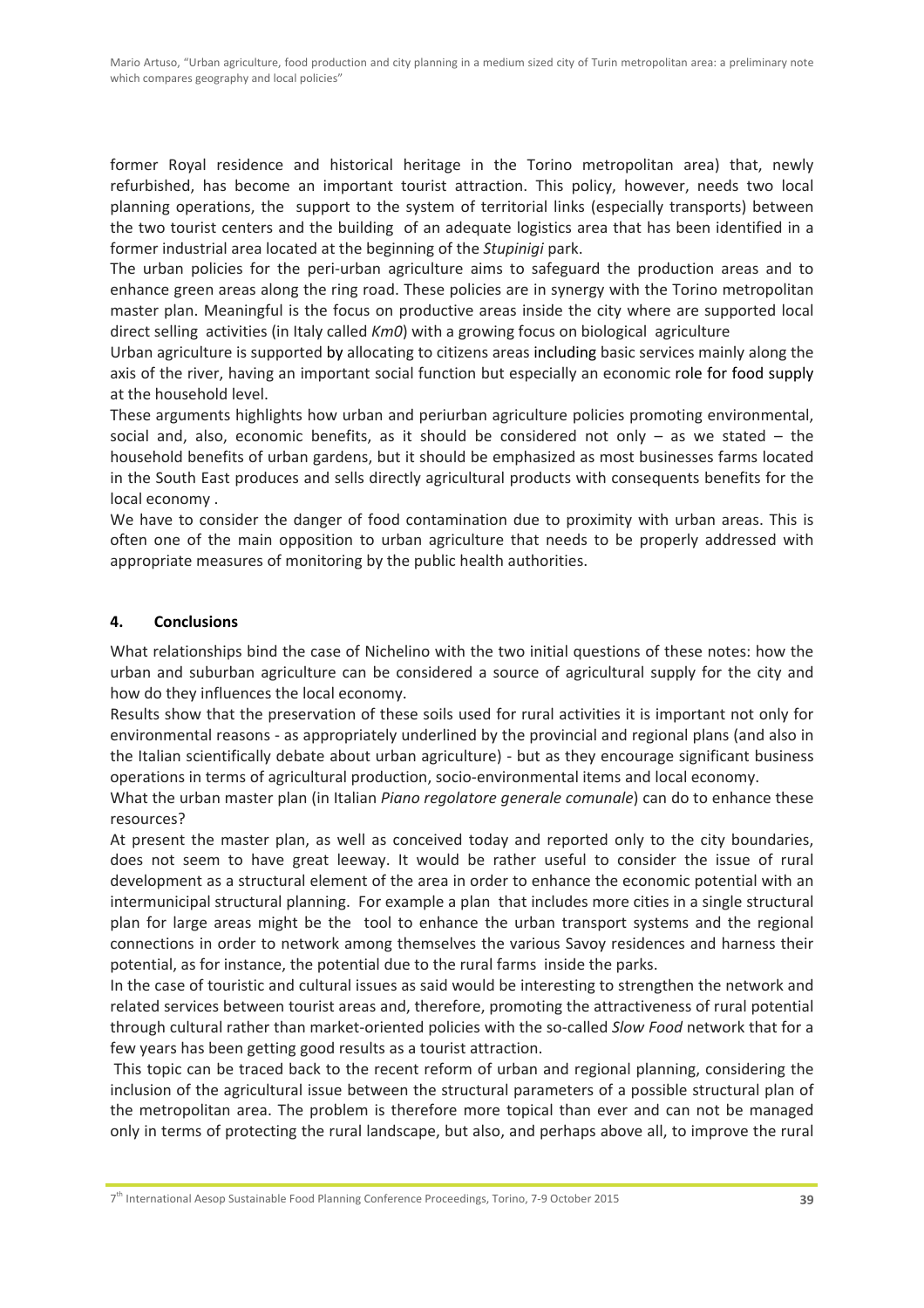heritage located in the interstices and margins of the city, as in the case of the city of Nichelino. The objective of a structural design for large areas goes however beyond the single issue of urbanism and directly calls into question the role of institutions and relationships between regional institutions and municipalities. It is undoubtedly a key issue that, in addition to plans, programs require effective implementation strategies in which urban and periurban agriculture can be part of meaningful planning policy program supported by technical planning tools appropriates to carry out the provisions of the strategic plan for the metropolitan area.

A further consideration concerns the possibility of converting into rural areas the brownfields and the former public spaces no longer in use. Nichelino, as most of cities of Turin metropolitan area, has several abandoned industrial areas. One in particular is a major problem both for its large size and for its proximity to the urbanized area. In this regard there are two difficulties. The first consist in verifying the status of land after that the area will be reclaimed, because industries may have polluted areas where they stood and, consequently, this areas needs priority actions for soils recovery. The second difficulty is related to the economic interests of privates subjects who will inevitably be involved in the area reclaimed activities. However, other areas, although smaller, can be detected by the city and turned into rural areas, or in areas of service for support to activities related to the rural sector (markets etc). Similar reasoning is valid for any public areas that are no longer used and can be transformed into urban and rural areas. In these instances it becomes significant the role of the municipal development plan and of the possible relationships between public and private entities considering urban agriculture (and services associated such as local markets etc) among the possible land use destination for soils that are released following the sale and end of productive assets rather then of public services areas no longer in use.

#### **5. References**

- AA.VV.,2009, Per un'altra campagna. Riflessioni e proposte sull'agricoltura periurbana, Bologna, Maggioli editore
- Bit Edoardo, 2014, Come costruire la città verde, dalla riqualificazione edilizia all'urban farming, Napoli, Simone editore

Bocchi Stefano, 2009, Per una nuova reciprocità citta/campagna, in AA.VV.,2009, Per un'altra campagna. Riflessioni e proposte sull'agricoltura periurbana, Bologna, Maggioli editore, pagg.: 35‐43.

Boughton, J.M., 2002. The Bretton Woods proposal: an indepth look. Political Science Quarterly, 42(6), pp.564‐78.

Città di Nichelino, 2014, Piano regolatore generale comunale, norme tecniche di attuazione, Ufficio Urbanistica, Nichelino

Città di Nichelino, 2014, Master plan, rapporto ambientale, Available at: <

http://www.regione.piemonte.it/ambiente/valutazioni\_ambientali/dwd/MasterplanNichelino/Sintesi\_non\_ Tecnica.pdf> [Accessed 2 September2015].

<http://www.regione.piemonte.it/ambiente/valutazioni\_ambientali/dwd/MasterplanNichelino/Rapporto\_ Ambientale.pdf > [Accessed 2 September 2015].

- Città metropolitana di Torino, 2015, Comune di Nichelino, schede comunali, Available at : <http://www.cittametropolitana.torino.it/cms/risorse/territorio/dwd/urbanistica/schede\_comunali/1164.p df>[Accessed 2 September 2015].
- Girardet Herbert, 2008, Cities, people, planet, urban development and climate change, Chester, UK, John Wiley and son's

International Transport Forum, 2010. Transport Outlook 2010: The potential for innovation. [online] Available at: <http://www.internationaltransportforum.org/Pub/pdf/10Outlook.pdf>

Istituto nazionale di statistica (ISTAT), 2015, Censimento nazionale sull'agricoltura, Available at : < http://dati‐ censimentoagricoltura.istat.it/?lang=it>[Accessed 2 September 2015].

7th International Aesop Sustainable Food Planning Conference Proceedings, Torino, 7‐9 October 2015 **40**